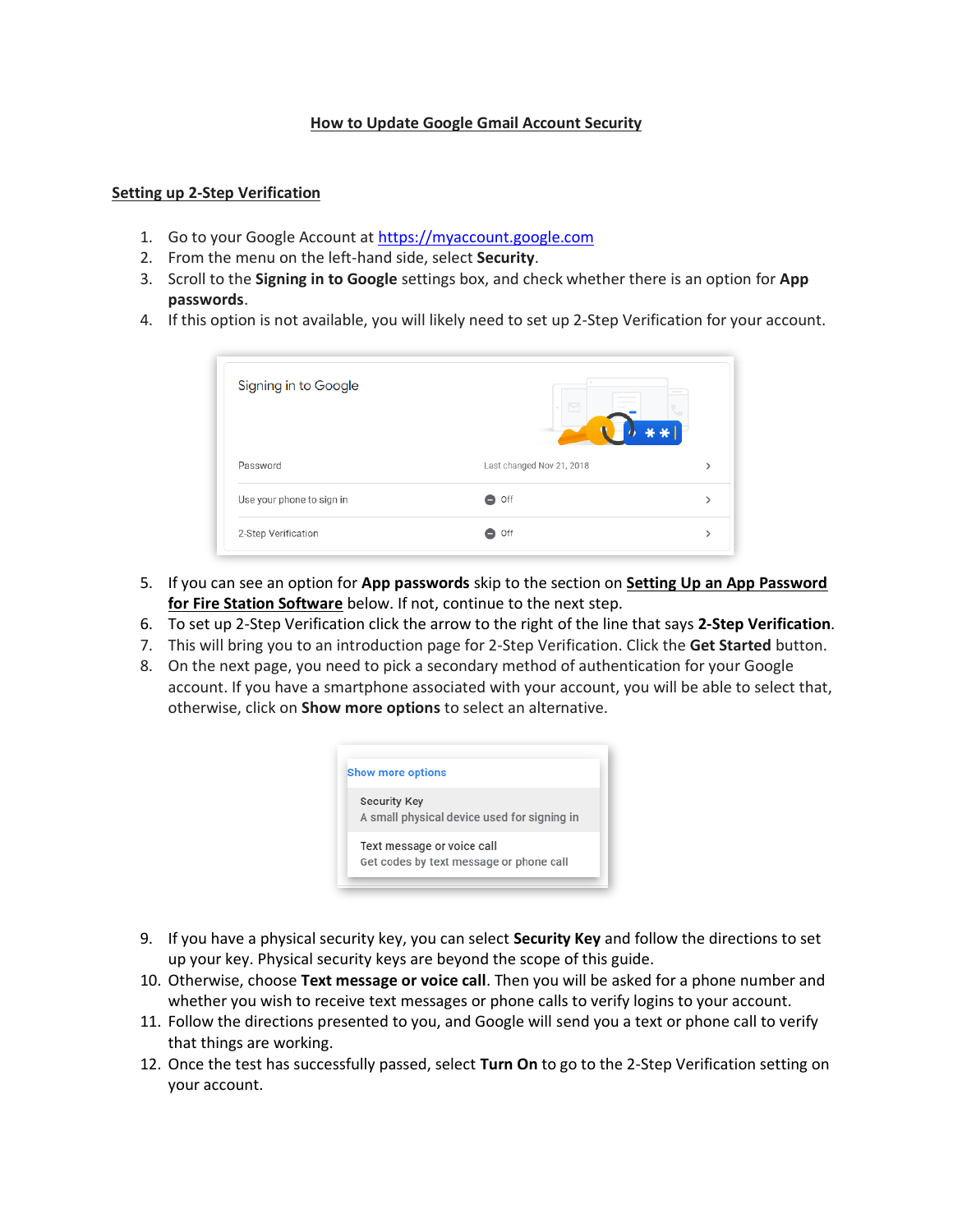| $\leftarrow$ 2-Step Verification |                |
|----------------------------------|----------------|
| 2-Step Verification is OFF       | <b>TURN ON</b> |

- 13. Once you've completed this, click the back arrow to the left of the **2-Step Verification** title to return to the main Security settings page.
- 14. Verify that you now have the option to configure **App passwords** in the **Signing in to Google** section. If you do, proceed to the next set of instructions, **Setting Up an App Password for Fire Station Software**.

| App passwords<br>one |
|----------------------|
|----------------------|

If the **App passwords** setting is still unavailable, it's possible that your organization has either restricted creation of app passwords, or is part of Google's Advanced Protection Program.

In those cases, you will need to coordinate with your organization's Google account manager to either unlock App Passwords, or to set up an alternate e-mail account that is able to send mail through the SMTP protocol.

If you need further assistance, please contact Fire Station Software technical support.

## **Setting Up an App Password for Fire Station Software**

- 1. Click the arrow to the right of **App passwords** in the **Signing in to Google** settings. You may be asked to login to your account again at this point.
- 2. Under **Select the app and device you want to generate the app password for** there are dropdown menus for **Select app** and **Select device**.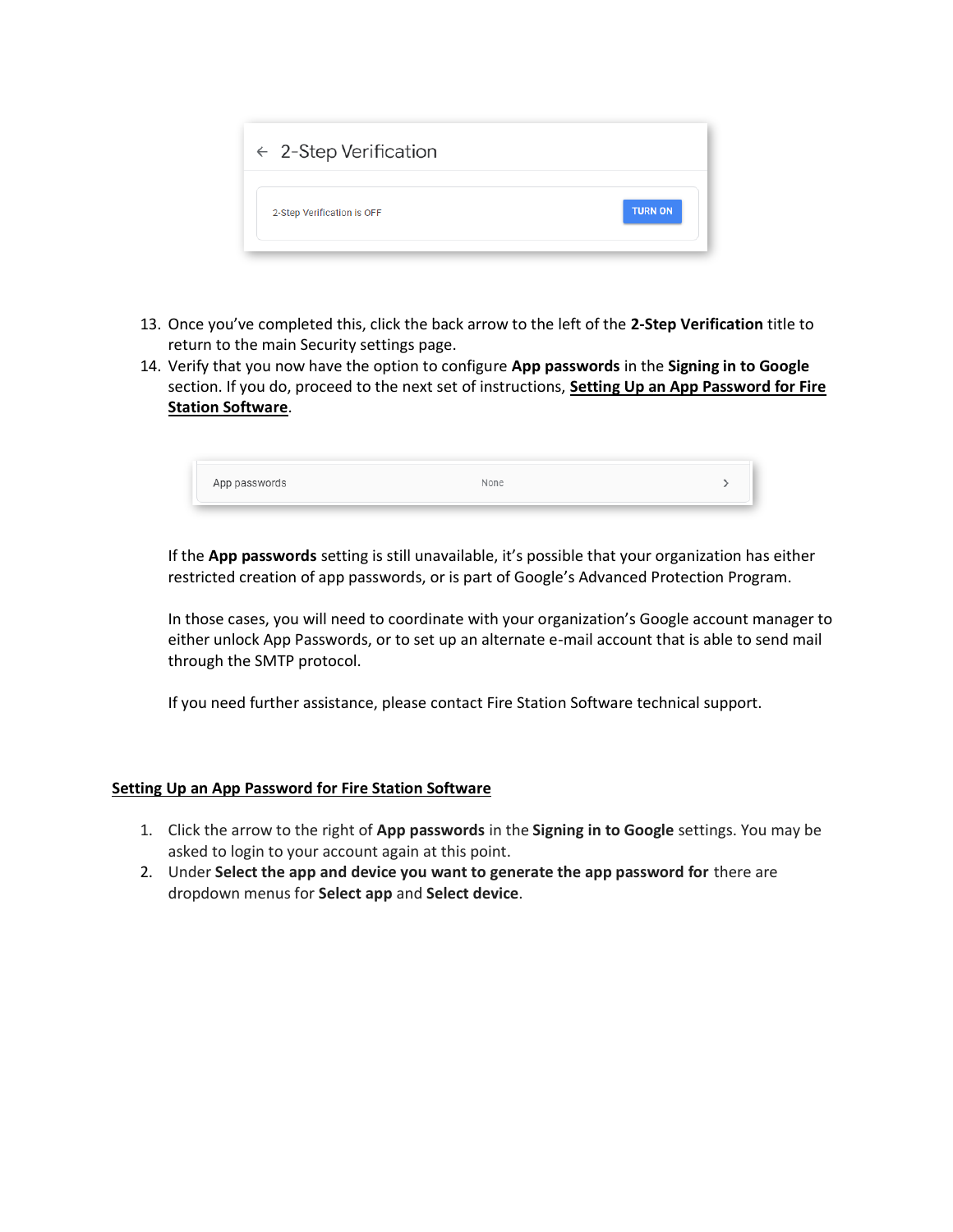| $\leftarrow$ App passwords        |                                                                                                                                                                                                     |                 |
|-----------------------------------|-----------------------------------------------------------------------------------------------------------------------------------------------------------------------------------------------------|-----------------|
|                                   | App passwords let you sign in to your Google Account from apps on devices that don't support 2-Step<br>Verification. You'll only need to enter it once so you don't need to remember it. Learn more |                 |
|                                   |                                                                                                                                                                                                     |                 |
| You don't have any app passwords. |                                                                                                                                                                                                     |                 |
| Select app                        | ou want to generate the app password for.                                                                                                                                                           |                 |
| Mail                              | Select device                                                                                                                                                                                       |                 |
| Calendar                          |                                                                                                                                                                                                     |                 |
| Contacts                          |                                                                                                                                                                                                     | <b>GENERATE</b> |
| YouTube                           |                                                                                                                                                                                                     |                 |
|                                   |                                                                                                                                                                                                     |                 |

For **Select app**, choose **Mail**, and for **Select device**, choose **Other (custom name)**. A line will appear which allows you to enter a name for this app password, for instance, **Fire Station Software***.* 

| Select the app and device you want to generate the app password for. |  |                 |
|----------------------------------------------------------------------|--|-----------------|
| <b>Fire Station Software</b>                                         |  |                 |
|                                                                      |  | <b>GENERATE</b> |

- 3. Click the **Generate** button.
- 4. You will be presented with a window containing the app password you just created.

| How to use it<br>securesally@gmail.com |                   | Your app password for your device                                                                                                                                                                                                                                                                                                                                 |
|----------------------------------------|-------------------|-------------------------------------------------------------------------------------------------------------------------------------------------------------------------------------------------------------------------------------------------------------------------------------------------------------------------------------------------------------------|
|                                        |                   | xlbt ekcd udnc yewd                                                                                                                                                                                                                                                                                                                                               |
| anvone.                                | Email<br>Password | Go to the settings for your Google Account in<br>the application or device you are trying to set<br>up. Replace your password with the 16-<br>character password shown above.<br>Just like your normal password, this app<br>password grants complete access to your<br>Google Account. You won't need to remember<br>it, so don't write it down or share it with |

This password, without the spaces (in this example, "xlbtekcdudncyewd"), is the password you will use in the e-mail configuration of the Fire Station Software application. If you want to copy